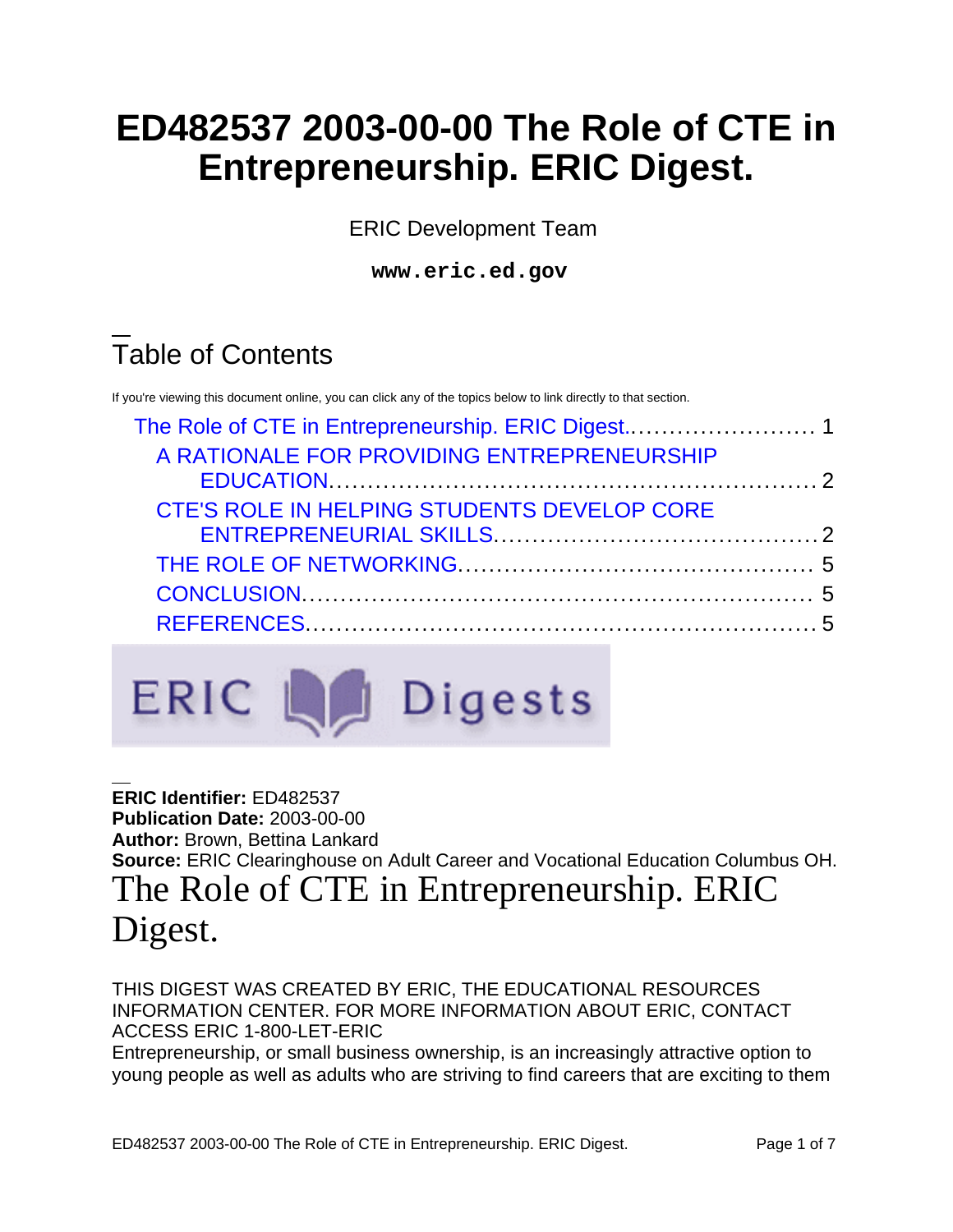and offer the potential for personal and financial success. In recent years, the majority of new jobs in both professional and technical areas have been in the small business sector (Scherrer 2002). In addition, over half of the U.S. private work force is employed in small businesses (Ries 2000). Low-income populations, at-risk youth, and women are especially attracted to entrepreneurial ventures as they offer an opportunity to apply creativity, risk-taking inclinations, and complex life experience to educational and career endeavors that have the potential to deliver them from poverty, uncertainty, and conflicts they experience in their current environments (Saboe, Kanter, and Walsh 2002; Stanforth and Muske 1999). For these populations, and for all students who are motivated to be self-employed, career and technical education (CTE) can provide the help they need to prepare for success as small business owners and operators.

This Digest reviews the literature on CTE's role in providing entrepreneurship education, including the behaviors and skills that contribute to entrepreneurial success, curriculum components and delivery strategies that have proven to be effective, and networking opportunities that offer students support they need to start their own businesses.

## <span id="page-1-0"></span>A RATIONALE FOR PROVIDING ENTREPRENEURSHIP EDUCATION

Entrepreneurship education focuses on the start-up of new business ventures. It tends to draw the interest of students who want the opportunity to operate on their own, make money, and be successful. A Gallup survey of 600 high school students revealed that 7 of 10 had a desire to start their own businesses and gave "independence" as their major reason (Saboe et al. 2002). The characteristics, traits, and abilities of entrepreneurs are those that individuals in impoverished neighborhoods have learned, to some extent, on the street. These skills are ones that must be nurtured through proper education and coaching so that can be directed to responsible and enriching small business endeavors that will benefit the individuals and the communities in which they live (ibid.). Entrepreneurs must be self-starters, innovative, willing to try new things and take risks; they must be able to get along well with others and be receptive to suggestions and criticism (Nelson and Johnson 1997; Stanforth and Muske 1999). They must be able to look at a situation, identify opportunities, gather resources, make business plans, and persistent in reaching their goals (ibid.). CTE can help students develop these skills by integrating entrepreneurship education with academic and technical curriculum that stresses financial, people management, interpersonal/communication, and business planning skills (Billett 2001).

## <span id="page-1-1"></span>CTE'S ROLE IN HELPING STUDENTS DEVELOP CORE ENTREPRENEURIAL SKILLS

Several curriculum projects have had positive results in delivering entrepreneurial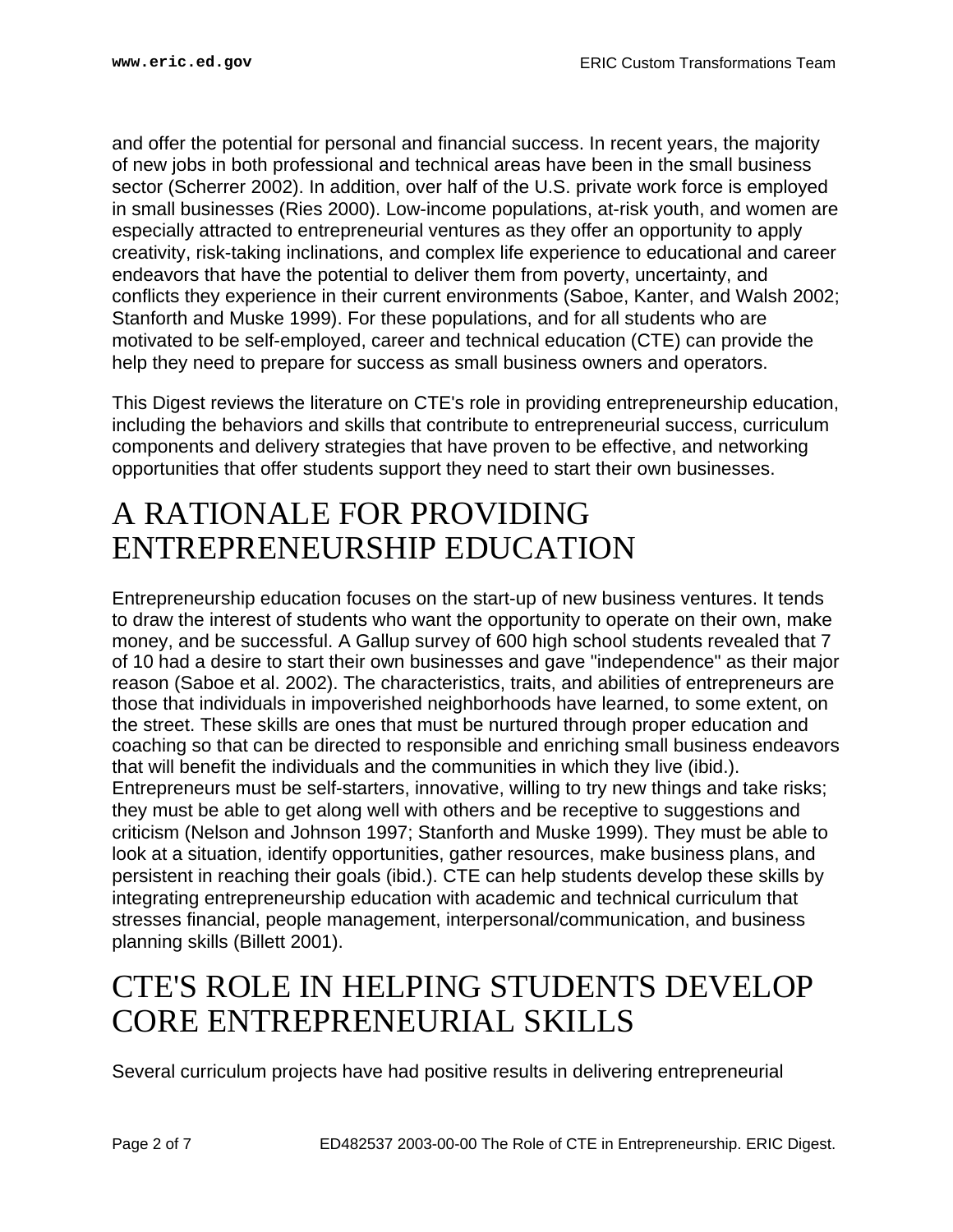education. One is a Web-based business project that engaged students in teams, directing them to choose a business to develop and devise a business plan that would help them start up and run the business using information available through Web resources (Kavan and O'Hara 2003). In this process, students used the Small Business Administration loan guidelines to develop their business plans for obtaining funding. Stipulations of their business plans were that they must accomplish the following (ibid., pp. 41-42):

1. Convince the audience that they understand the business, including critical issues and the financial case

2. Demonstrate their credibility by the thoroughness of their fact gathering

3. Show that they can logically devise a business plan based upon the evidence generated

4. Help the audience understand the implications of the venture.

By participating in the project, students received exposure to the resources of the Web, developed an understanding of the various functional areas within a business and how these functions were interdependent, enhanced their electronic communication skills, and experienced the entrepreneurial behavioral, affective, and cognitive attitudes that motivate individuals to succeed in small business endeavors (ibid.).

Another school-based curriculum program that is designed to introduce participants to the skills required to start and run a business is the Rural Entrepreneurship through Action Learning (REAL) program (Hanham et al. 1999). Annually, the REAL organization provides hands-on instruction to more than 4,000 students nationwide at more than 400 high schools, community or technical colleges, universities, elementary and middle schools, and community organizations (National Alliance of Business 1999). REAL was evaluated through a demographic survey of 1,011 student participants and pre/posttest scores from 93. Community college students showed significant gains in communication skills, high school students in business knowledge. Community college students had greater gains than high school students in analytical and thinking skills.

Brown (2000b) identifies three components required for entrepreneurship education: opportunity recognition, marshaling and commitment of resources, and the creation of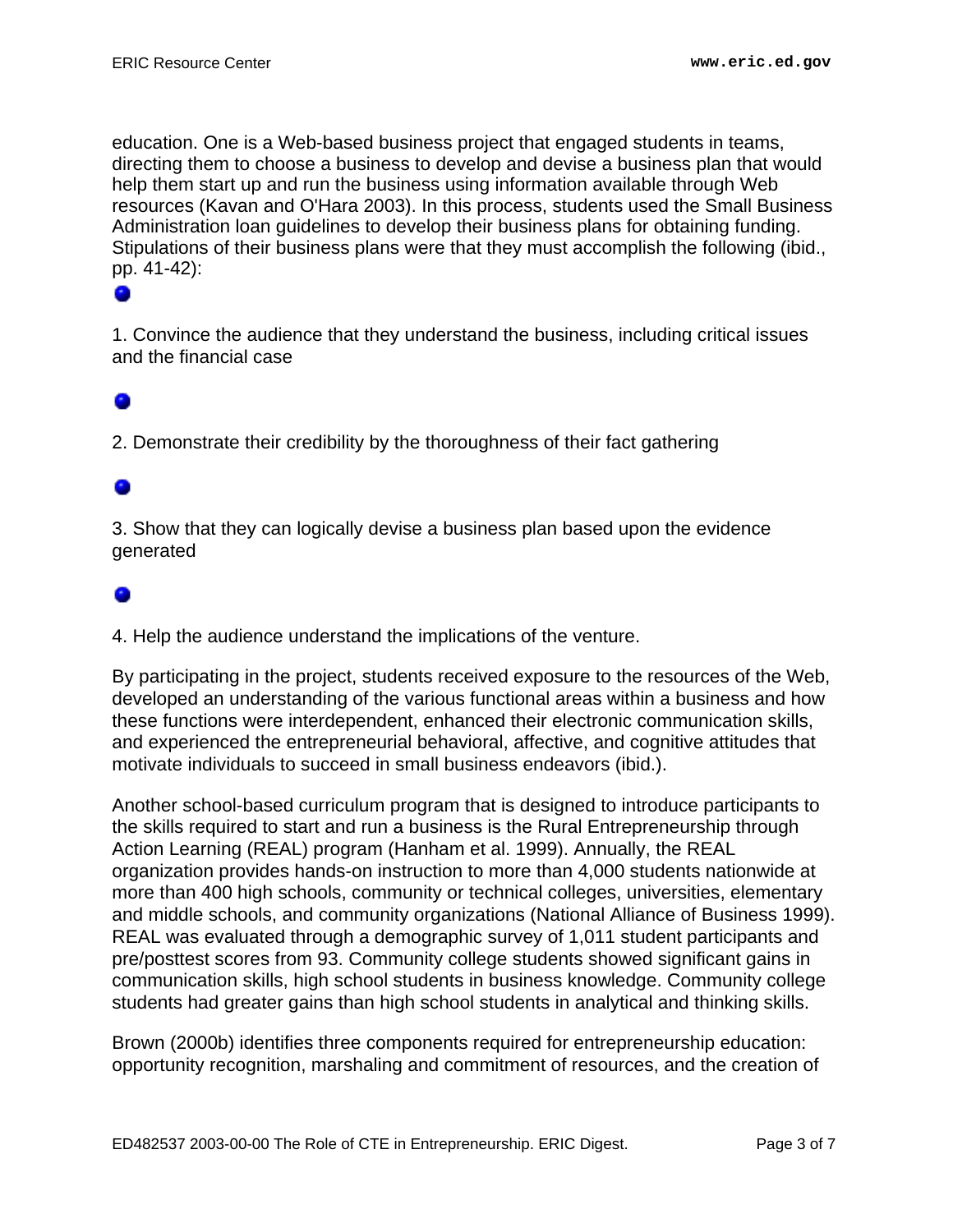an operating business organization. Participation in these components requires students to develop skills in problem solving, decision making, teamwork, written communication, and public speaking (Scherrer 2002). Schools must provide students with current technology so that they can learn to create multimedia presentations, spreadsheets, and written documents (ibid.).

Entrepreneurship education, because it is especially well suited to interdisciplinary approaches, can be most effective when it is integrated into various courses in the school curriculum, e.g., marketing, communication, finance (Boethel 2000). Two programs that integrate entrepreneurship into the curricula through business education are the Program for Acquiring Competence in Entrepreneurship (PACE), Level 2, which engages older students in developing business plans; and Own The Place, which teaches students career skills and provides them with first-hand business experience (Brown 2000a).

For program developers who are considering the implementation of entrepreneurship curriculum, the National Standards for Business Education, developed by the National Business Education Association, offer guidelines for development (Scherrer 2002). Course units could include (1) a description of what businesses do and how they function. (2) explanations of the concepts of market share and market segmentation. (3) identification of the basics of marketing; (4) introduction to the concepts of supply and demand, (5) demonstration of successful management and motivational techniques, (6) strategies of financial planning, and (7) the process to be followed to develop a business plan (ibid.).

One commercial program that has been highlighted in the literature is FastTrac(TM), a hands-on, noncredit entrepreneurship program which was initiated as part of the University of Southern California's Entrepreneurship Program in 1986 and is now available nationally through the sponsorship of the Ewing Marion Kauffman Foundation. "Today there are nine various FastTracT programs offered in both urban and rural settings through organizations and colleges/universities to help people pursue their entrepreneurship goals" (FastTrac(TM) Fact Sheet 2001, p. 2). Information about FastTrac(TM) and its programs may be found at http://www.fasttrac.org.

Instructional strategies for delivering entrepreneurship education should engage students in experiential learning and lead them to observe, interpret, analyze, make decisions, and consider consequences (Daly 2001). Teaching strategies should contextualize learning, provide students with opportunities to work and reflection over an extended period of time, emphasize self-reliance and flexibility, provide diverse ways of learning, deliver prompt feedback, and contain ongoing assessment. By engaging students in entrepreneurship projects, teachers serve as facilitators, allowing students to construct their own knowledge through learning, application, action, review, and reflection (Dwerryhouse 2001).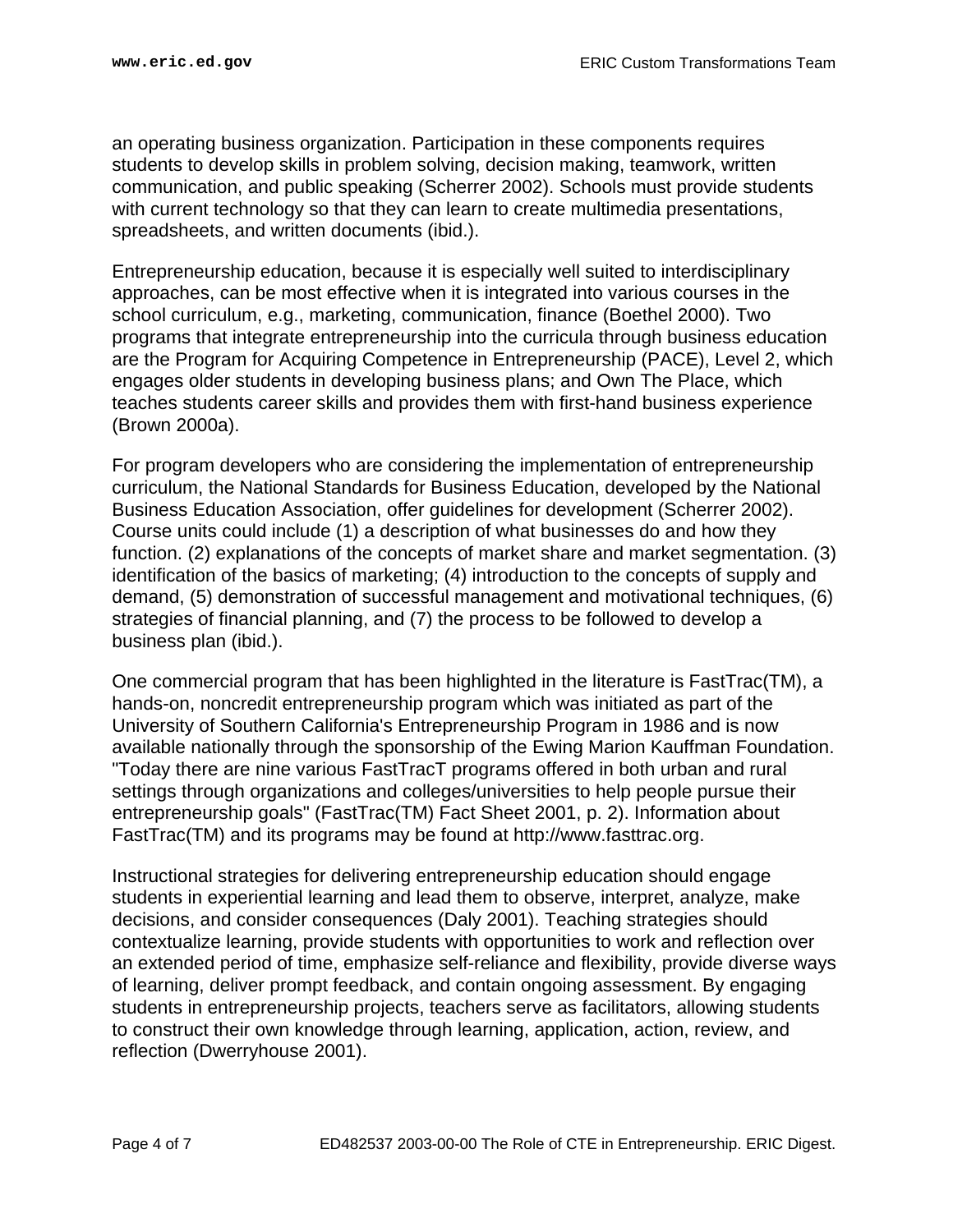# <span id="page-4-0"></span>THE ROLE OF NETWORKING

Entrepreneurship education must include access to the community and to community leaders and businesses that care about promoting entrepreneurs in the local community. organizations that have a history of involvement are Chambers of Commerce, Small Business Development Centers, Women's and Minority Business Centers, community colleges and individual consultants (FastTrac(TM) 2001). Through such partnerships, instructors can expose students to successful small businesses, provide opportunities for students to practice their skills, enable students to become familiar with entrepreneurial and management tasks, and introduce students to contacts that they can draw upon to pursue their entrepreneurial dreams (Nelson and Johnson 1997).

Community partners could be recruited to host economic forums patterned after science fairs, hold business plan competitions, and sponsor youth entrepreneurship trade shows in which students could showcase their ideas. They could provide personnel to serve as guest speakers, mentors or judges; they could host field trips and provide seed capital to help students with business start-ups. There is a motivation for community enterprises to partner with educators to support entrepreneurship education: "With many communities facing a widening gulf between the haves and have nots, entrepreneurship education provides an option that can transform at-risk and underachieving students into a generation of successful business people and contributors to revitalized communities" (Saboe et al. 2002, p. 82).

# <span id="page-4-1"></span>**CONCLUSION**

Entrepreneurship education is of value to anyone who has an interest in being self-employed, especially those who are from low-income and minority populations and who have traditionally been underserved. Of significance in promoting entrepreneurship are curriculum approaches and delivery techniques that motivate students to stay connected to school and learn the skills required to succeed as small business owners. Flexibility in program structure and delivery, cultural competence, and collaboration are key components to entrepreneurship programs. School environments must nurture students' self-development and administrators must be willing to adapt traditional modes of operation to accommodate the program's needs (Boethel 2002).

## <span id="page-4-2"></span>REFERENCES

Billett, S. "Increasing Small Business Participation in VET: A 'Hard Ask.'" EDUCATION + TRAINING 43, no. 8-9 (2001): 416-425. Boethel, M. RURAL STUDENT ENTREPRENEURS: LINKING COMMERCE AND COMMUNITY. (BENEFITS)(SQUARED): THE EXPONENTIAL RESULTS OF LINKING SCHOOL IMPROVEMENT AND COMMUNITY DEVELOPMENT, ISSUE NO. 3. Austin, TX: Southwest Educational Development Lab, 2000. (ED 440 805) http://www.sedl.org/prep/benefits2/issue3/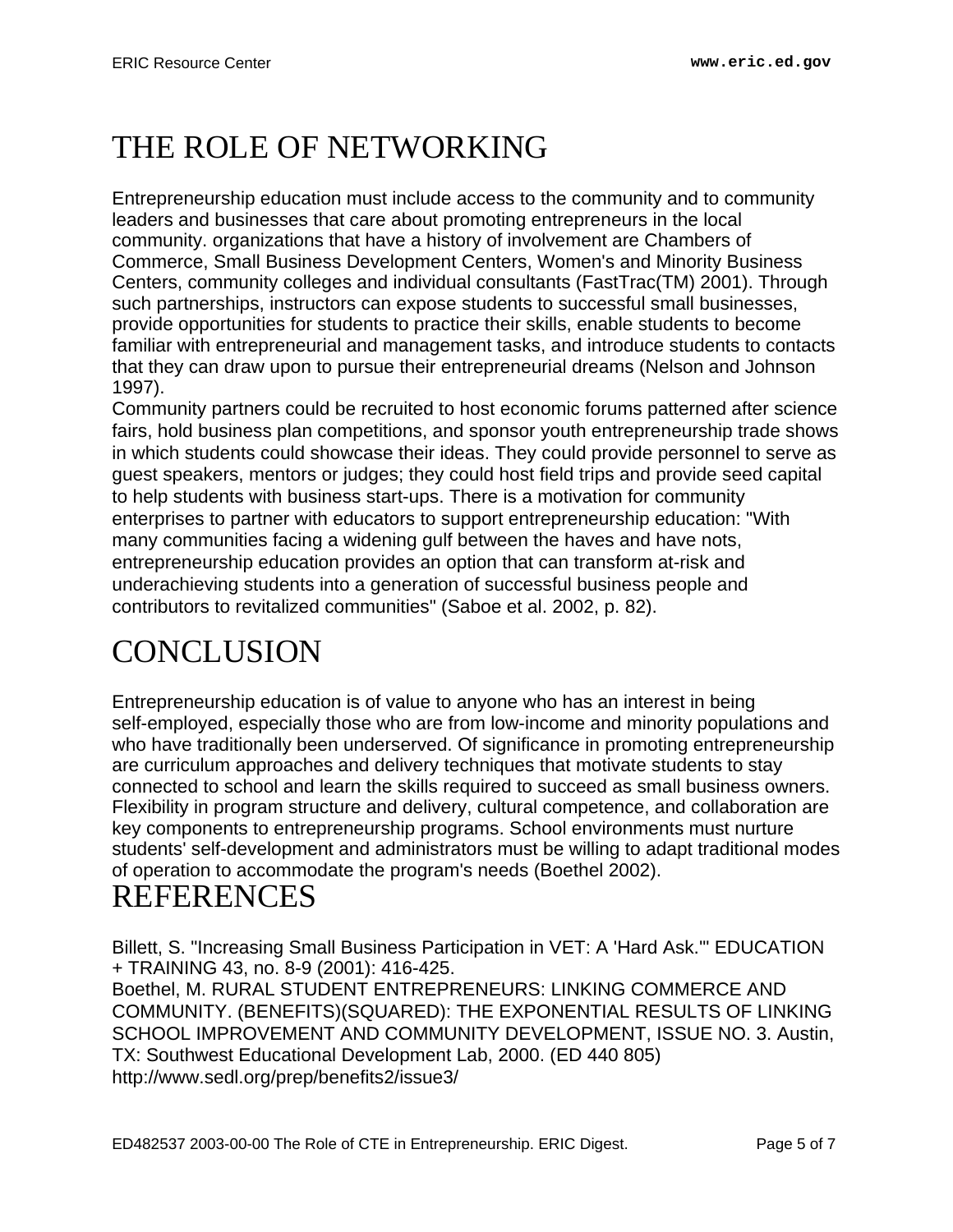Brown, C. CURRICULUM FOR ENTREPRENEURSHIP EDUCATION: A REVIEW. CELCEE DIGEST 00-8. Los Angeles, CA: Adjunct ERIC Clearinghouse on Entrepreneurship Education, 2000a. (ED 452 897) http://www.celcee.edu/publications/digest/Dig00-8.html

Brown, C. ENTREPRENEURIAL EDUCATION TEACHING GUIDE. CELCEE DIGEST 00-7. Los Angeles, CA: Adjunct ERIC Clearinghouse on Entrepreneurship Education, 2000b.(ED 452 430) http://www.celcee.edu/products/digest/Dig00-7.html

Daly, S. P. "Student-Operated Internet Businesses: True Experiential Learning in Entrepreneurship and Retail Management." JOURNAL OF MARKETING EDUCATION 23, no. 3 (December 2001): 204-215.

Dwerryhouse, R. "Real Work in the 16-19 Curriculum: AVCE Business and Young Enterprise." EDUCATION + TRAINING 43, no. 3 (2001): 153-161.

FASTTRAC(TM) FACT SHEET. Kansas City, MO: FastTrac(TM) National Headquarters, 2001. http://www.fasttrac.org/pages/factsheet.cfm

Hanham, A. C.; Loveridge, S.; and Richardson, B. "A National School-Based Entrepreneurship Program Offers Promise." JOURNAL OF THE COMMUNITY DEVELOPMENT SOCIETY 30, no. 2 (1999): 115-130.

Kavan, C. B., and O'Hara, M. T. "Stimulating Entrepreneurship in the Classroom." BUSINESS EDUCATION FORUM 57, no. 3 (February 2003): 41-43.

National Alliance of Business. "Training Young Entrepreneurs to Get Down to Business." WORKFORCE ECONOMICS 5, no. 3 (December 1999): 9-11. (ED 436 675)

Nelson, R. E., and Johnson, S. D. "Entrepreneurship Education as a Strategic Approach to Economic Growth in Kenya." JOURNAL OF INDUSTRIAL TEACHER EDUCATION 35, no.1 (Fall 1997): 7-21. http://scholar.lib.vt.edu/ejournals/JITE/v35n1/nelson.pdf

Ries, E. "Owning Their Education." TECHNIQUES: CONNECTING EDUCATION AND CAREERS 75, no. 4 (April 2000): 26-29.

Saboe, L. R.; Kantor, J.; and Walsh, J. "Cultivating Entrepreneurship." EDUCATIONAL LEADERSHIP 59, no. 7 (April 2002): 80-82.

Scherrer, B. "Making Entrepreneurship Come Alive in the Classroom: How to Develop a National Award-Winning Entrepreneurship Program." BUSINESS EDUCATION FORUM 56, no. 3 (February 2002): 40-42.

Stanforth, N., and Muske, G. "Family and Consumer Sciences Students' Interest in Entrepreneurship Education." JOURNAL OF FAMILY AND CONSUMER SCIENCES: